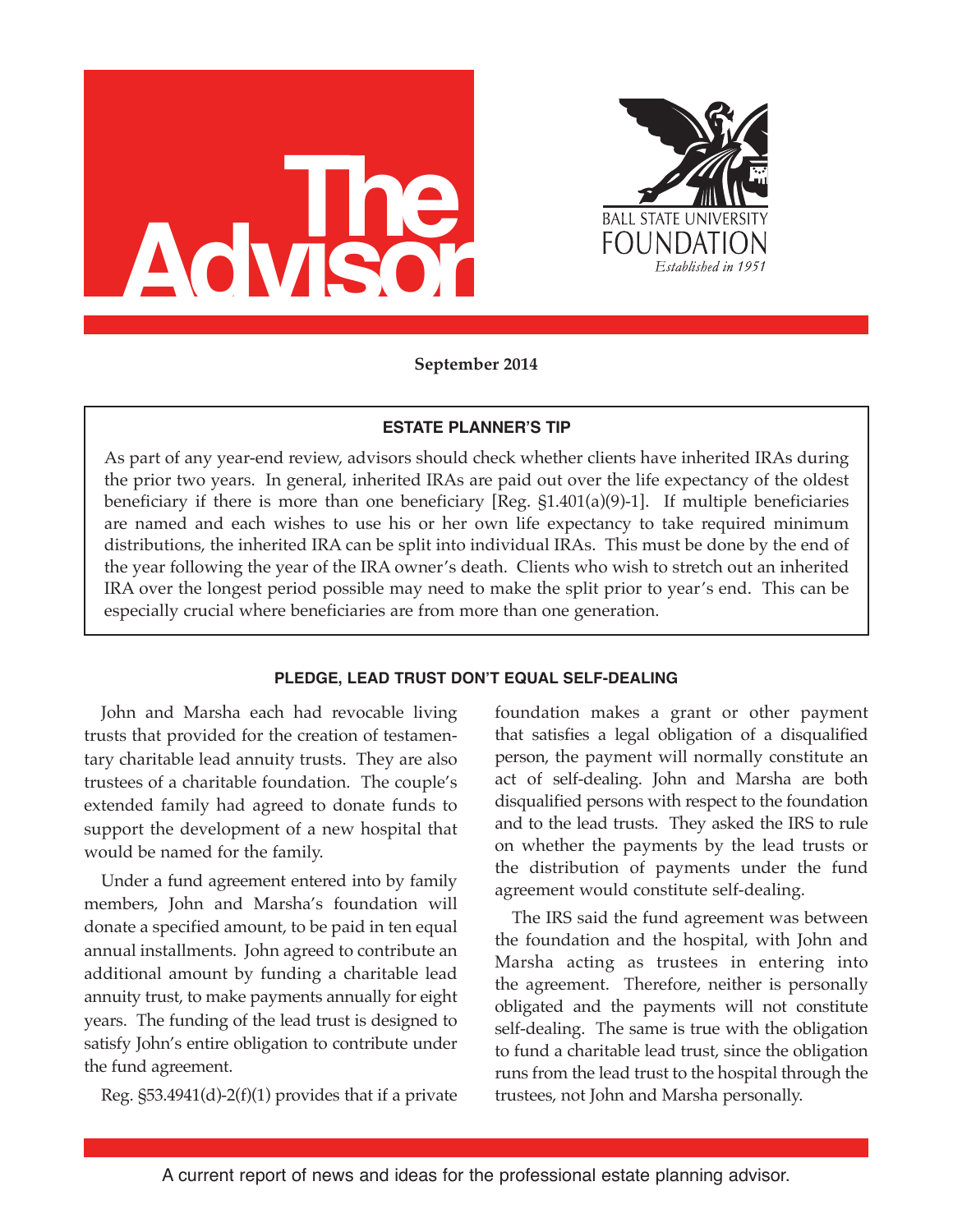The IRS also said the naming of the hospital after the family is an "incidental or tenuous benefit" that will not be considered an act of self-dealing [Reg. §53.4941(d)-2(f)(2)] (Ltr. Rul. 201421023).

# **IRA ROLLOVER LIMIT WON'T APPLY THROUGH 2014**

Language in IRS Publication 590, Individual Retirement Arrangements, provides that the one-rollover-per-year rule is to be applied on an IRA-by-IRA basis. However, the Tax Court recently ruled that the limitation applies on an aggregate basis [*Bobrow v. Comm'r.*, T.C. Memo. 2014-21]. Therefore, an IRA owner who has made an IRA-to-IRA rollover cannot make another one with a different account within a one-year period [Code §408(d)(3)(B)].

The IRS has announced it will be revising Publication 590 and following the ruling in *Bobrow*, but due to "administrative challenges," will not be applying the court's ruling on rollovers occurring before January 1, 2015. This will allow IRA trustees time to make changes in their processing procedures and disclosure documents.

The one-rollover-per-year rule does not apply to trustee-to-trustee transfers, noted the IRS, because these are not considered rollovers [Rev. Rul. 78-406, 1978-2 C.B. 157] (Announcement 2014-15).

## **PHILANTHROPY PUZZLER**

Ben has an extensive baseball card collection that has been valued at \$250,000. His basis in the cards is almost zero. He has considered putting the collection into a charitable remainder trust that would pay income to him and his wife for life and then benefit the sports program at his alma mater. A fellow card collector (an attorney) cautioned Ben that his charitable deduction would be negligible and would be available only when the trustee sold the cards (Ltr. Rul. 9452026). Ben has asked if the trust still makes sense.

#### **WHAT'S IN A NAME?**

Virginia Rogers, a widow with no children, had an estate plan with several million dollars in bequests to friends and distant relatives. The rest of her multi-million dollar estate was left to seven charities and her alma mater. In 2000, when Rogers was age 89, she executed a document in which she agreed to leave her co-op and furnishings, worth about \$1.5 million, along with \$4 million cash to a neighbor, George Dohrmann. In 2004, Rogers transferred ownership of the co-op to her living trust and, in 2008, the probate court determined she was suffering from dementia.

In 2007, Dohrmann filed suit seeking to enforce the contract. He said Rogers had wanted her name to continue after her death. As consideration for the contract, Dohrmann had the name "Rogers" legally added as a middle name to his two sons' names. Dohrmann had, years earlier, approached Rogers with the idea of an adult adoption, going so far as to lease an apartment in Arkansas, where such adoptions were allowed.

The circuit court agreed with Rogers' estate that the contract was unenforceable. The Appellate Court of Illinois affirmed, citing the "gross inadequacy of consideration" and the unfair circumstances surrounding the contract's execution. The court noted that the contract called for no future services to be performed, making the addition of Rogers' surname to his sons' middle names the only consideration. Rogers "did not gain much" in the arrangement, particularly since the boys did not consistently use the names and could have the names legally changed again. The court found the benefit to Rogers to be "almost nonexistent."

At the time the contract was signed, Rogers was an 89-year-old widow, who shortly afterward was diagnosed with Alzheimer's. Her long-time attorney was not consulted. By contrast, Dohrmann is "a highly educated neurosurgeon" who had consulted an estate planning attorney to draft a "skeleton" agreement for Dohrmann to present to Rogers. The court found the consideration grossly inadequate and the circumstances surrounding the contract unfairto Rogers (*Dohrmann v. Swaney*, 2014 IL App (1st) 131524).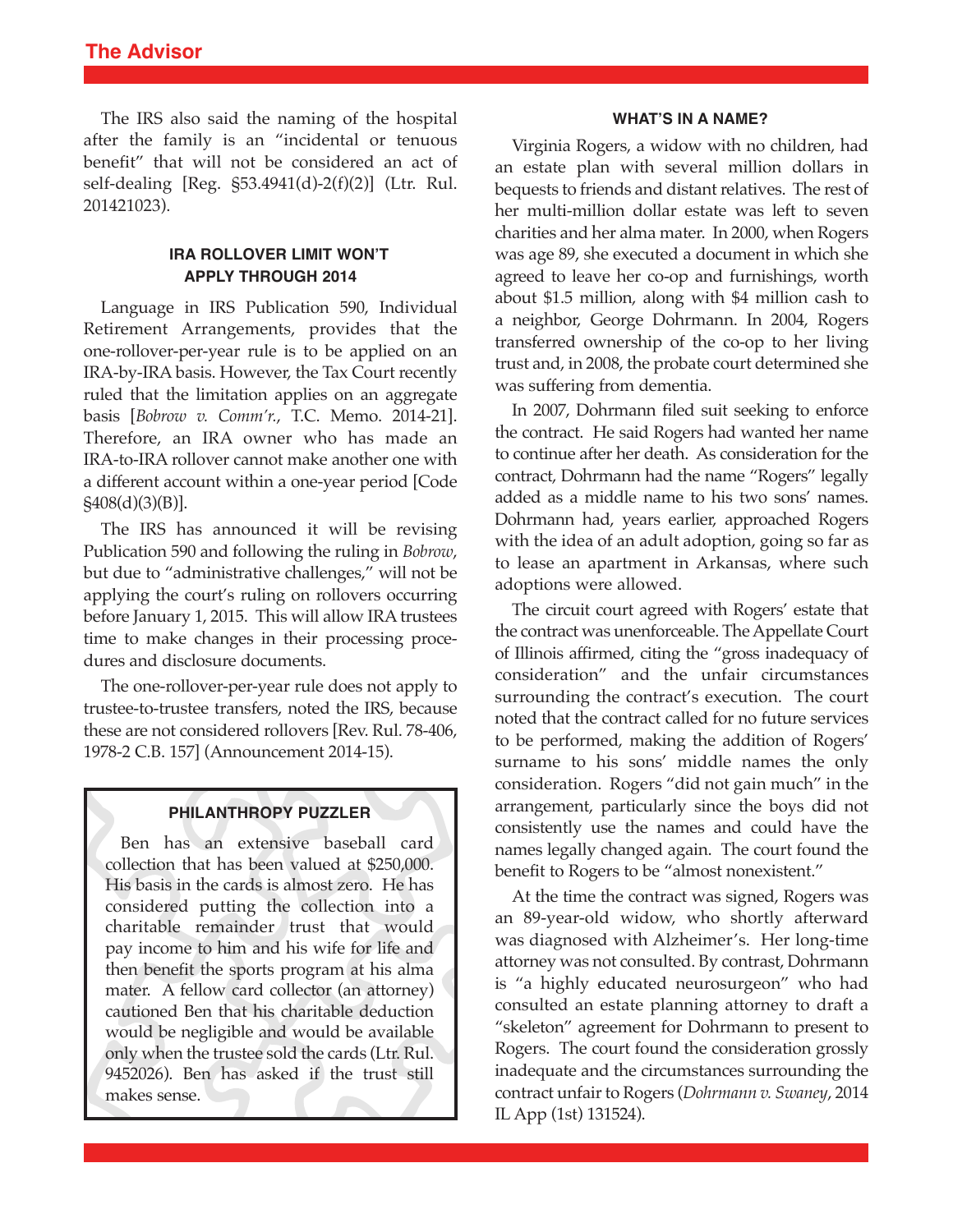#### **IRS OKAYS "DO-OVER"**

A charitable remainder unitrust created a number of years earlier was to pay income for life to the settlors and their two children. Over the years, the trustees had paid out the stated percentage, even though trust language called for the trust to pay the lesser of net income or the stated percentage. In many of those years, net income had been less.

The settlors are now dead, leaving the children as the only income beneficiaries. A court issued an order reforming the trust ab initio into a standard trust, finding that inclusion of net-income language was a scrivener's error. The children asked the IRS to rule on whether the reformation would be self-dealing.

In general, the self-dealing rules of Code §4941 do not apply to amounts payable under the terms of a split-interest trust, so long as no deduction was allowed for the income interest under Code §§170(f)(2)(B), 2055(e)(2)(B) or 2522(e)(2)(B). According to the trustees, neither the trust nor the settlors took the deductions for payments to the income beneficiaries.

The reformation of the trust from a net-income to a standard unitrust will have the effect of increasing the annual amount payable to the income beneficiaries, the IRS noted. This could constitute self-dealing under Code §4941(d)(1)(E), as a transfer to or for the benefit of a disqualified person. However, the IRS found no self-dealing, saying a court had determined a scrivener's error, the trust had been administered from the beginning as a standard unitrust and affidavits by the drafting attorney and one of the income beneficiaries indicated the settlors' intent had been to establish a standard unitrust. The IRS also found that the children would not reduce their own taxes and were not using the benefit of hindsight to reform the trust (Ltr. Rul. 201426006).

## **WAIVER OR ELECTIVE SHARE EFFECTIVE**

One day prior to marrying his second wife, Albright Zimmerman signed an antenuptial agreement prepared by lawyers for his new wife, Janet. It provided for Janet to have a life estate in his home and receive the \$1,000 per month income from a friend who rented an office in the house. Both parties waived their elective shares.

Zimmerman was to establish a trust to hold his real estate and investments. Janet would receive income quarterly from this trust following Zimmerman's death. In addition, the agreement indicated that Zimmerman intended to create a charitable trust that would pay income of at least 6% and would continue for Janet's life.

Zimmerman died five months later without having established either trust. Under a will executed in 2005, Zimmerman's estate passed to various friends, relatives and charities. Janet elected to take her spousal share. The trial court confirmed the validity of the antenuptial agreement and directed the executor to establish the trust referenced in the agreement. Janet appealed, claiming that without the creation of the trusts, there was no bargained for consideration in return for her waiver of her elective share.

The Superior Court of Pennsylvania found that there had been full and fair disclosure by the parties. Further, Janet received the life estate along with the rental income from Zimmerman's home. The court found the language regarding the creation of the trusts to be "speculative," noting Zimmerman died only five months after the wedding. Because the trial court ordered that the estate establish the trust, Janet will receive the benefit of all the agreed upon promises (*In re Estate of Zimmerman*, No. 2315 EDA 2013).

#### **PUZZLER SOLUTION**

Although Ben's deduction would be calculated on his basis in the collection rather than the fair market value, it might nevertheless be worthwhile to use the cards to fund a trust. If he were to sell the cards instead, he would owe capital gains taxes of about \$70,000 – and possibly another \$9,500 in net investment income tax – reducing the amount left to reinvest. The trustee, on the other hand, can sell the collection free of tax and pay income based on the full fair market value of the sale proceeds, potentially providing Ben with significantly higher spendable income. He is able to satisfy philanthropic goals without sacrificing current income.